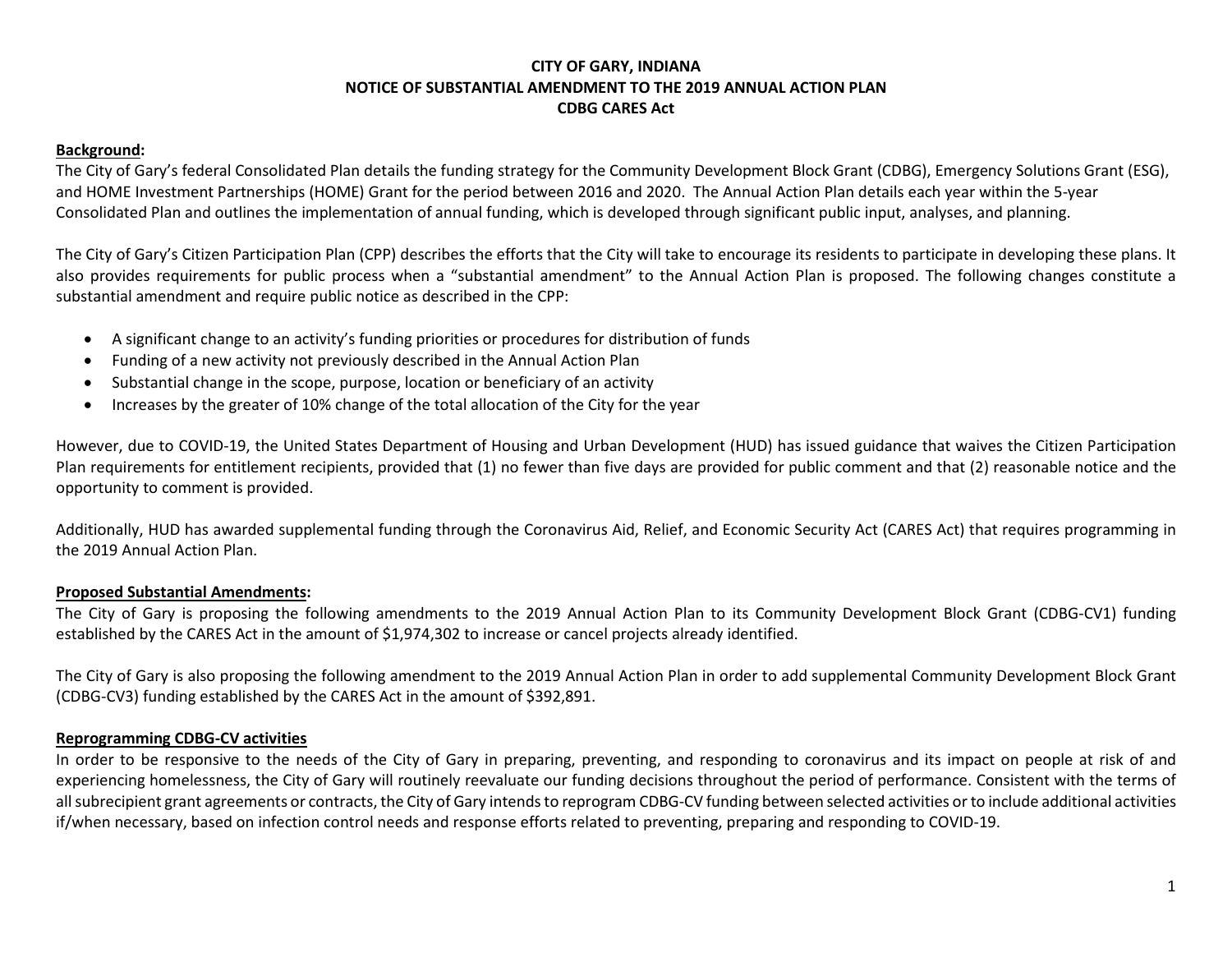#### **Analysis**

This proposal qualifies as a substantial amendment because it meets the criteria below:

- Funds identified in the Consolidated Plan did not previously report, in the plan, additional funding made available by the CARES Act.
- A significant change to an activity's funding priorities or procedures for distribution of funds

Changes to the 2019 Annual Action Plan are primarily a result of:

- 1. Programming \$392,891 in Community Development Block Grant (CDBG-CV3) funding made available under the CARES Act.
- 2. A significant change to an activity's funding priorities or procedures for distribution of funds

## **On page 29 of the approved 2019 Annual Action Plan, add the CDBG-CV3 Program grant in Section AP-15 Expected Resources: AP-15 Expected Resources Table 5 – Expected Resources – Priority Table**

| Program      | Source of    | <b>Uses of Funds</b> | <b>Expected Amount Available Year 1</b> |             |                   |         | <b>Expected</b> | <b>Narrative Description</b>             |
|--------------|--------------|----------------------|-----------------------------------------|-------------|-------------------|---------|-----------------|------------------------------------------|
|              | <b>Funds</b> |                      | Annual                                  | Program     | <b>Prior Year</b> | Total:  | Amount          |                                          |
|              |              |                      | <b>Allocation:</b>                      | Income:     | <b>Resources:</b> | S       | Available       |                                          |
|              |              |                      | \$                                      |             |                   |         | Remainder       |                                          |
|              |              |                      |                                         |             |                   |         | of Con Plan \$  |                                          |
| CDBG-CV3     | public -     | Public service       | 392,891                                 | $\mathbf 0$ | 0                 | 392,891 |                 | Additional funding was awarded in the    |
| <b>CARES</b> | federal      | activities           |                                         |             |                   |         |                 | stated amount under the COVID-19         |
|              |              | Housing-related      |                                         |             |                   |         |                 | CARES Act. CDBG-CV3 funding does         |
|              |              | activities           |                                         |             |                   |         |                 | not require a match; however, funds      |
|              |              | Public               |                                         |             |                   |         |                 | will be used to prevent, prepare for, or |
|              |              | improvements         |                                         |             |                   |         |                 | respond to the COVID-19 pandemic         |
|              |              | and facilities       |                                         |             |                   |         |                 | issues. Award letter issued              |
|              |              | Activities to        |                                         |             |                   |         |                 | 09/11/2020.                              |
|              |              | acquire real         |                                         |             |                   |         |                 |                                          |
|              |              | property             |                                         |             |                   |         |                 |                                          |
|              |              | Economic             |                                         |             |                   |         |                 |                                          |
|              |              | development          |                                         |             |                   |         |                 |                                          |
|              |              | activities           |                                         |             |                   |         |                 |                                          |
|              |              | General              |                                         |             |                   |         |                 |                                          |
|              |              | administrative       |                                         |             |                   |         |                 |                                          |
|              |              | and planning         |                                         |             |                   |         |                 |                                          |
|              |              | activities           |                                         |             |                   |         |                 |                                          |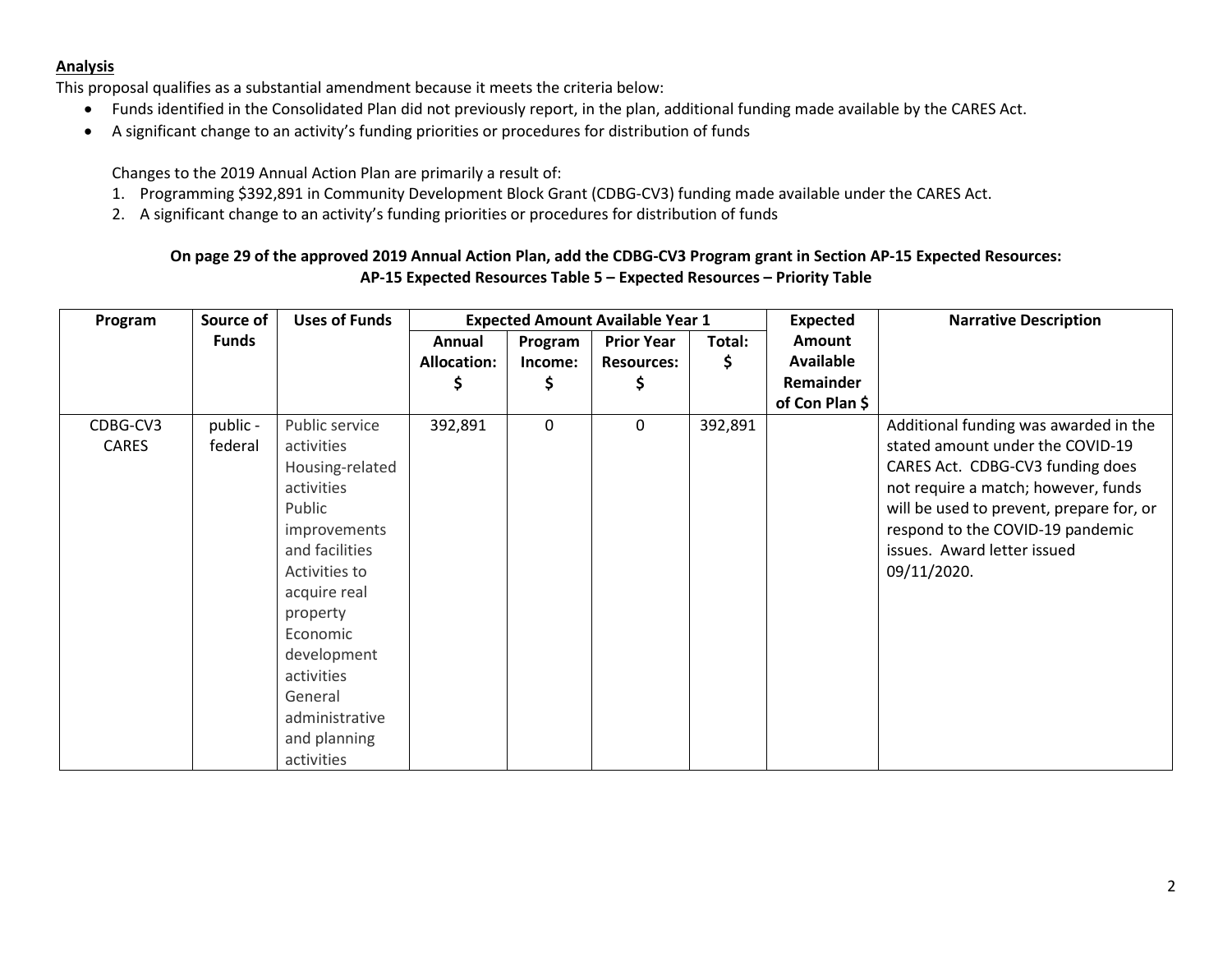## **Amendments to CDBG-CV1 - \$1,974,302**

**On pages 75-76 of the approved 2019 Annual Action Plan, amend the CDBG CARES (CDBG-CV1) Grant Project No. 54 as follows:**

## **AP-38 Project Summary Project Summary Information Table 1 – Project Summary**

| <b>Summary of Activities</b>  |                                               | <b>Project Description</b>                                                           |  |
|-------------------------------|-----------------------------------------------|--------------------------------------------------------------------------------------|--|
| <b>Project Name:</b>          | Aperion Tolleston Care COVID-19 Recovery Unit | Cancel award of \$150,000 in CDBG Public Services funding.                           |  |
| <b>Funding:</b>               | CDBG-CV                                       |                                                                                      |  |
| <b>Original Amount:</b>       | \$150,000                                     |                                                                                      |  |
| <b>Additional Amount:</b>     | \$0                                           |                                                                                      |  |
| Total:                        | \$0                                           |                                                                                      |  |
| <b>National Objective:</b>    | LMC (Presumed Benefit)                        |                                                                                      |  |
| <b>Matrix Code/Citation:</b>  | 05A Senior Services/24 CFR 570.201(e)         |                                                                                      |  |
| <b>/Summary of Activities</b> |                                               | <b>Project Description</b>                                                           |  |
| <b>Project Name:</b>          | Church of God In Christ, Inc. Food Pantry     | Award an additional \$4,800 in CDBG Public Services funding, total                   |  |
| Funding:                      | CDBG-CV                                       | \$9,800, made available by the CARES Act to respond to the COVID-19                  |  |
| <b>Original Amount:</b>       | \$5,000                                       | pandemic to provide food and other household necessities. The church                 |  |
| <b>Additional Amount:</b>     | \$4,800                                       | is located at 5718 W. 9 <sup>th</sup> Ave., Gary, Indiana. Approximately 200 persons |  |
| Total:                        | \$9,800                                       | will benefit.                                                                        |  |
| <b>National Objective:</b>    | <b>LMC</b>                                    |                                                                                      |  |
| <b>Matrix Code/Citation:</b>  | 05W Food Banks/24 CFR 570.201(e)              |                                                                                      |  |
| <b>Summary of Activities</b>  |                                               | <b>Project Description</b>                                                           |  |
| <b>Project Name:</b>          | Food Bank of NWI                              | Award an additional \$50,000 in CDBG Public Services funding, totaling               |  |
| <b>Funding:</b>               | CDBG-CV                                       | \$70,000, made available by the CARES Act to provide food/groceries, to              |  |
| <b>Original Amount:</b>       | \$20,000                                      | approximately 1,812 senior/disabled residents of 5 Gary locations: Al                |  |
| <b>Additional Amount:</b>     | \$50,000                                      | Thomas, Carolyn Mosby, Genesis Towers, Glen Park, and Gardens on                     |  |
| Total:                        | \$70,000                                      | Carolina and also to approximately 20 victims (women/children) of                    |  |
| <b>National Objective:</b>    | <b>LMC (Presumed Benefit)</b>                 | domestic violence in the care of the Gary Commission for Women to                    |  |
| <b>Matrix Code/Citation:</b>  | 05W Food Banks/24 CFR 570.201(e)              | help sustain them during the COVID-19 crisis and beyond.                             |  |
| <b>Summary of Activities</b>  |                                               | <b>Project Description</b>                                                           |  |
| <b>Project Name:</b>          | Meals on Wheels of NWI                        | Award an additional \$165,248 of CDBG Public Services funding, totaling              |  |
| <b>Funding:</b>               | CDBG-CV                                       | \$317,101 made available by the CARES Act to Meals on Wheels of NWI                  |  |
| <b>Original Amount:</b>       | \$151,853                                     | to deliver meals through 12/31/2021, to prevent and respond to the                   |  |
| <b>Additional Amount:</b>     | \$165,248                                     | spread of COVID-19 pandemic, to 903 Gary seniors, disabled, and                      |  |
| Total:                        | \$317,101                                     | vulnerable residents to allow them to stay in their homes; for personal              |  |
| <b>National Objective:</b>    | LMC (Presumed Benefit)                        | protective equipment to provide this service; for partial equipment cost             |  |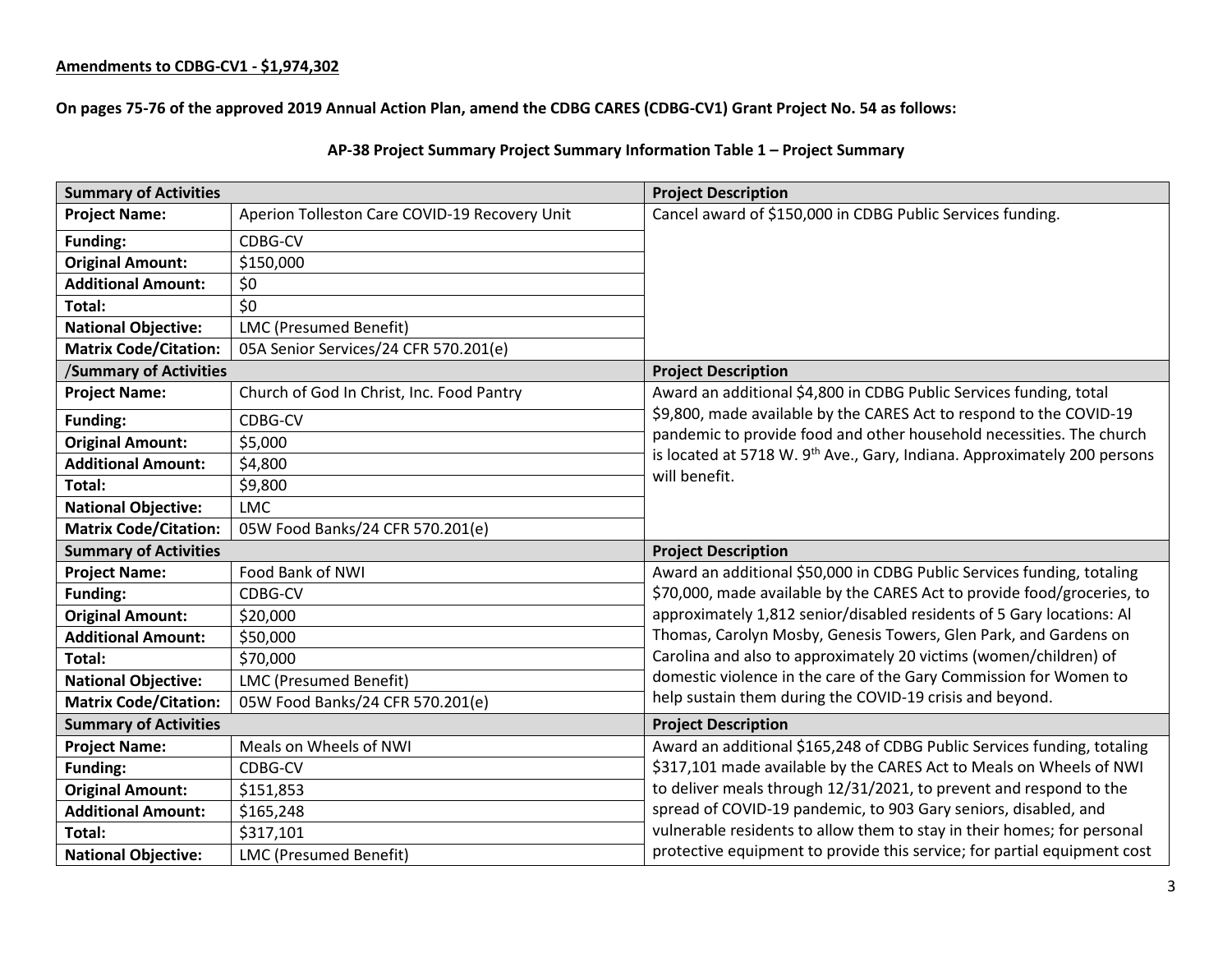| <b>Matrix Code/Citation:</b> | 05Z Other Public Services/24 CFR 570.201(e)          | to produce frozen meals for supplemental nutrition on weekends; for<br>hazard pay; and for a wellness check and socialization program for<br>clients due to the COVID-19 pandemic. |
|------------------------------|------------------------------------------------------|------------------------------------------------------------------------------------------------------------------------------------------------------------------------------------|
| <b>Summary of Activities</b> |                                                      | <b>Project Description</b>                                                                                                                                                         |
| <b>Project Name:</b>         | The Salvation Army Gary-Merrillville COVID-19 Relief | Cancel award of \$201,525 in CDBG Public Services funding.                                                                                                                         |
| <b>Funding:</b>              | CDBG-CV                                              |                                                                                                                                                                                    |
| <b>Original Amount:</b>      | \$201,525                                            |                                                                                                                                                                                    |
| <b>Additional Amount:</b>    | \$0                                                  |                                                                                                                                                                                    |
| Total:                       | \$0                                                  |                                                                                                                                                                                    |
| <b>National Objective:</b>   | LMC                                                  |                                                                                                                                                                                    |
| <b>Matrix Code/Citation:</b> | 05Q Subsistence Payments                             |                                                                                                                                                                                    |
|                              | 24 CFR 570.207(b)(4)                                 |                                                                                                                                                                                    |
| <b>Summary of Activities</b> |                                                      | <b>Project Description</b>                                                                                                                                                         |
| <b>Project Name:</b>         | To be determined                                     | Award of the balance of CDBG-CV funding in the amount of \$1,215,562                                                                                                               |
| Funding:                     | CDBG-CV                                              | to a project to be determined.                                                                                                                                                     |
| <b>Original Amount:</b>      | \$1,215,562                                          |                                                                                                                                                                                    |
| <b>Additional Amount:</b>    | \$0                                                  |                                                                                                                                                                                    |
| Total:                       | \$1,215,562                                          |                                                                                                                                                                                    |
| <b>National Objective:</b>   | To be determined                                     |                                                                                                                                                                                    |
| <b>Matrix Code/Citation:</b> | To be determined                                     |                                                                                                                                                                                    |

## **Add CDBG CARES (CDBG-CV3) Grant as Project No. 58 - \$392,891**

# **On page 77 of the approved 2019 Annual Action Plan, add the CDBG CARES (CDBG-CV3) Grant Project as follows:**

# **AP-38 Project Summary Project Summary Information Table 1 – Project Summary**

| 58 | Project:         | CDBG-CARES (2019)                                                                                                    |  |  |
|----|------------------|----------------------------------------------------------------------------------------------------------------------|--|--|
|    | Target Area:     | Citywide                                                                                                             |  |  |
|    | Goals Supported: | Public Services; Housing; Community Facilities; Infrastructure; Economic Development; AM-1 Overall Coordination      |  |  |
|    | Needs Addressed: | Improve and enhance Public Services; Improve the quality of the housing stock; Improve public and community          |  |  |
|    |                  | facilities; Improve the infrastructure; Increase employment, self-sufficiency, educational training and economic     |  |  |
|    |                  | empowerment; Planning, administration, management, and oversight of the funding programs.                            |  |  |
|    | Funding:         | CDBG-CV3: \$392,891                                                                                                  |  |  |
|    | Description:     | The City of Gary will utilize CDBG-CV3 funds to fund the following CDBG-CV3 activities as needed to prevent, prepare |  |  |
|    |                  | for, and respond to COVID-19:                                                                                        |  |  |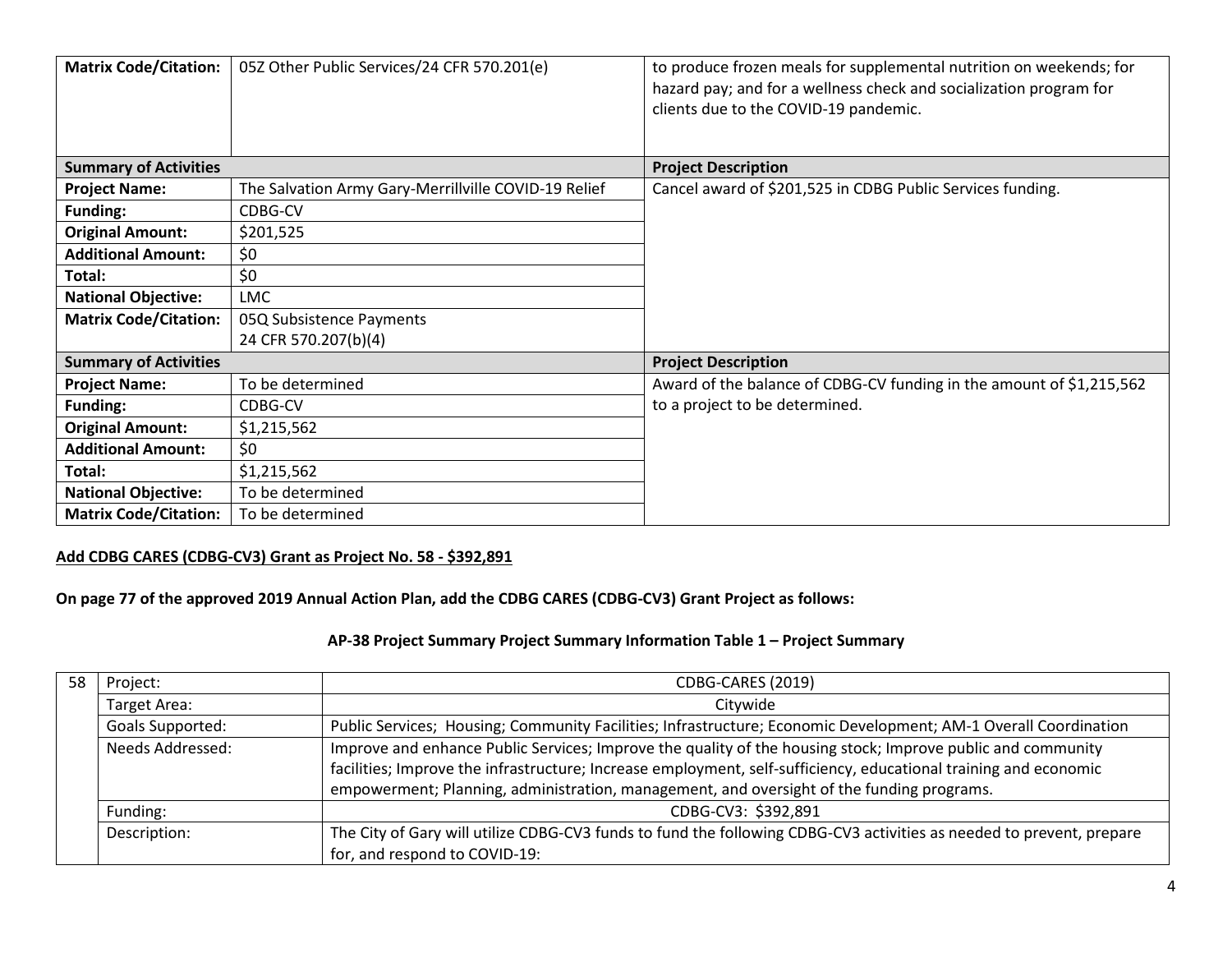|                            | Public service activities<br>• Activities to acquire real property                  |
|----------------------------|-------------------------------------------------------------------------------------|
|                            | • Public improvements and facilities<br>Housing-related activities                  |
|                            | Economic development activities<br>• General administrative and planning activities |
| Target Date:               | 07/31/2025                                                                          |
| Estimate the number and    | To be determined                                                                    |
| type of families that will |                                                                                     |
| benefit from the proposed  |                                                                                     |
| activities:                |                                                                                     |
| Location Description:      | Citywide (service locations vary)                                                   |
| <b>Planned Activities:</b> | Public service activities                                                           |
|                            | Housing-related activities                                                          |
|                            | Public improvements and facilities                                                  |
|                            | Activities to acquire real property                                                 |
|                            | Economic development activities                                                     |
|                            | General administrative and planning activities                                      |

#### **Public Process**

The City of Gary Community Development Division is providing notice of a Five-Day Public Comment Period as part of the HUD Public Participation Exemption Process and one Virtual Public Hearing will be held to provide opportunities for public comment:

- August 2, 2021, City of Gary consideration of CDBG-CV Substantial Amendments adoption, 4:30 p.m., Virtual Zoom Public Hearing, which can be found here: <https://gary.gov/public-notices/>
- You can also view the document on our website at<https://gary.gov/community-development/consolidated-plansannual-action-planscapers/> by clicking on 2019 Annual Action Plan and then Community Development Block Grant (CDBG-CV) Cares Act Funding Substantial Amendments

The City encourages public participation in its Virtual Zoom Public Hearing. To receive a copy of the agenda for the Virtual Zoom Public Hearing, please contact Ms. Thalia Moore in Community Development by email at thmoore@gary.gov call 219-881-5075. To participate in the Virtual Zoom Public Hearing:

# **1. Topic: PUBLIC HEARING - CDBG-CV SUBSTANTIAL AMENDMENT Time: Aug 2, 2021 04:30 PM Central Time (US and Canada)**

Join Zoom Meeting https://us06web.zoom.us/j/8731335458?pwd=aFRmQlI3alZSRVB3aklINy9BRFN0UT09

Meeting ID: 873 133 5458 Passcode: 539253 One tap mobile +13126266799,,8731335458#,,,,\*539253# US (Chicago) +16465588656,,8731335458#,,,,\*539253# US (New York)